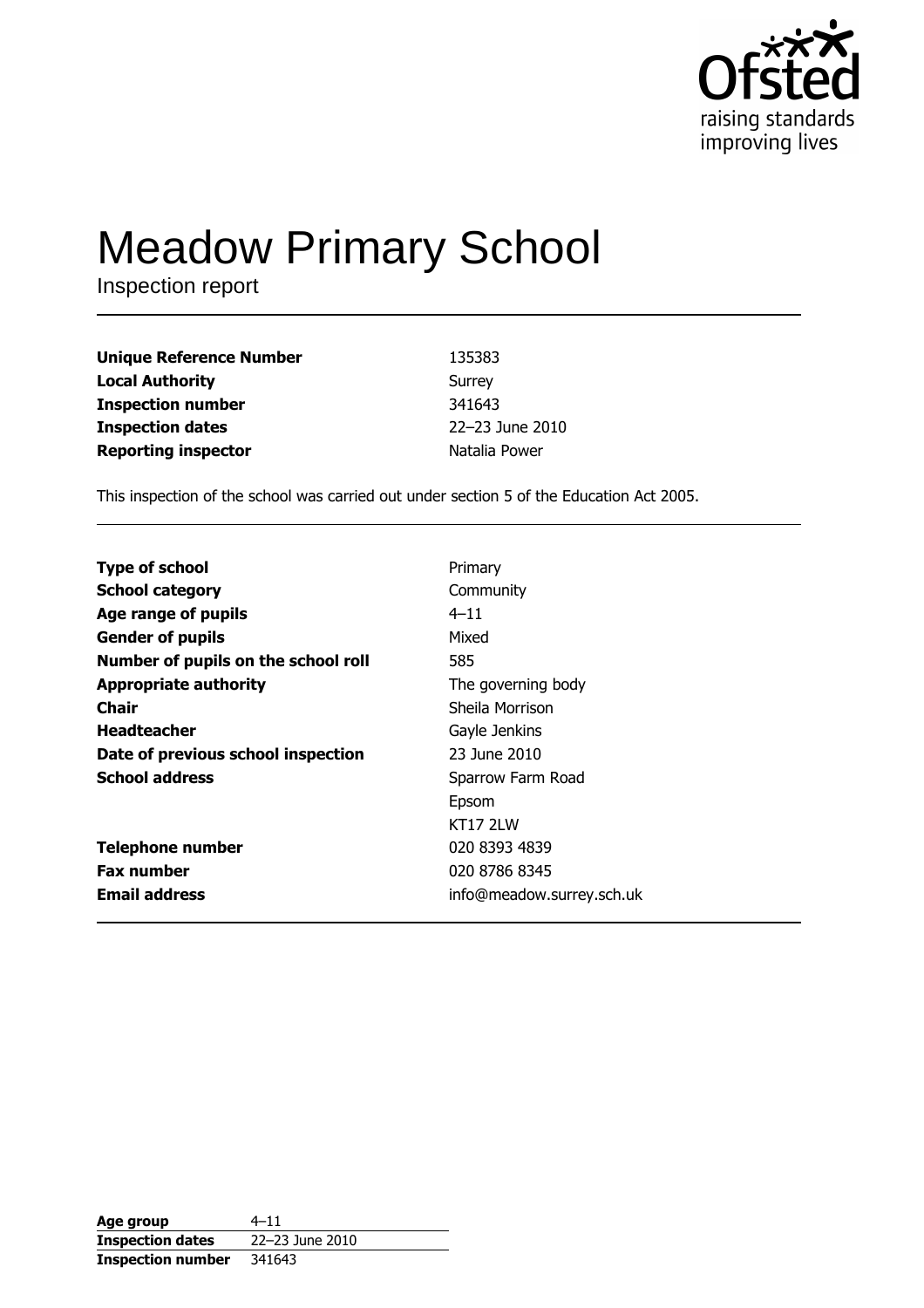The Office for Standards in Education, Children's Services and Skills (Ofsted) regulates and inspects to achieve excellence in the care of children and young people, and in education and skills for learners of all ages. It regulates and inspects childcare and children's social care, and inspects the Children and Family Court Advisory Support Service (Cafcass), schools, colleges, initial teacher training, work-based learning and skills training, adult and community learning, and education and training in prisons and other secure establishments. It rates council children's services, and inspects services for looked after children, safequarding and child protection.

Further copies of this report are obtainable from the school. Under the Education Act 2005, the school must provide a copy of this report free of charge to certain categories of people. A charge not exceeding the full cost of reproduction may be made for any other copies supplied.

If you would like a copy of this document in a different format, such as large print or Braille, please telephone 08456 404045, or email enquiries@ofsted.gov.uk.

You may copy all or parts of this document for non-commercial educational purposes, as long as you give details of the source and date of publication and do not alter the documentation in any way.

Royal Exchange Buildings St Ann's Square Manchester M2 7LA T: 08456 404045 Textphone: 0161 618 8524 E: enquiries@ofsted.gov.uk W: www.ofsted.gov.uk © Crown copyright 2010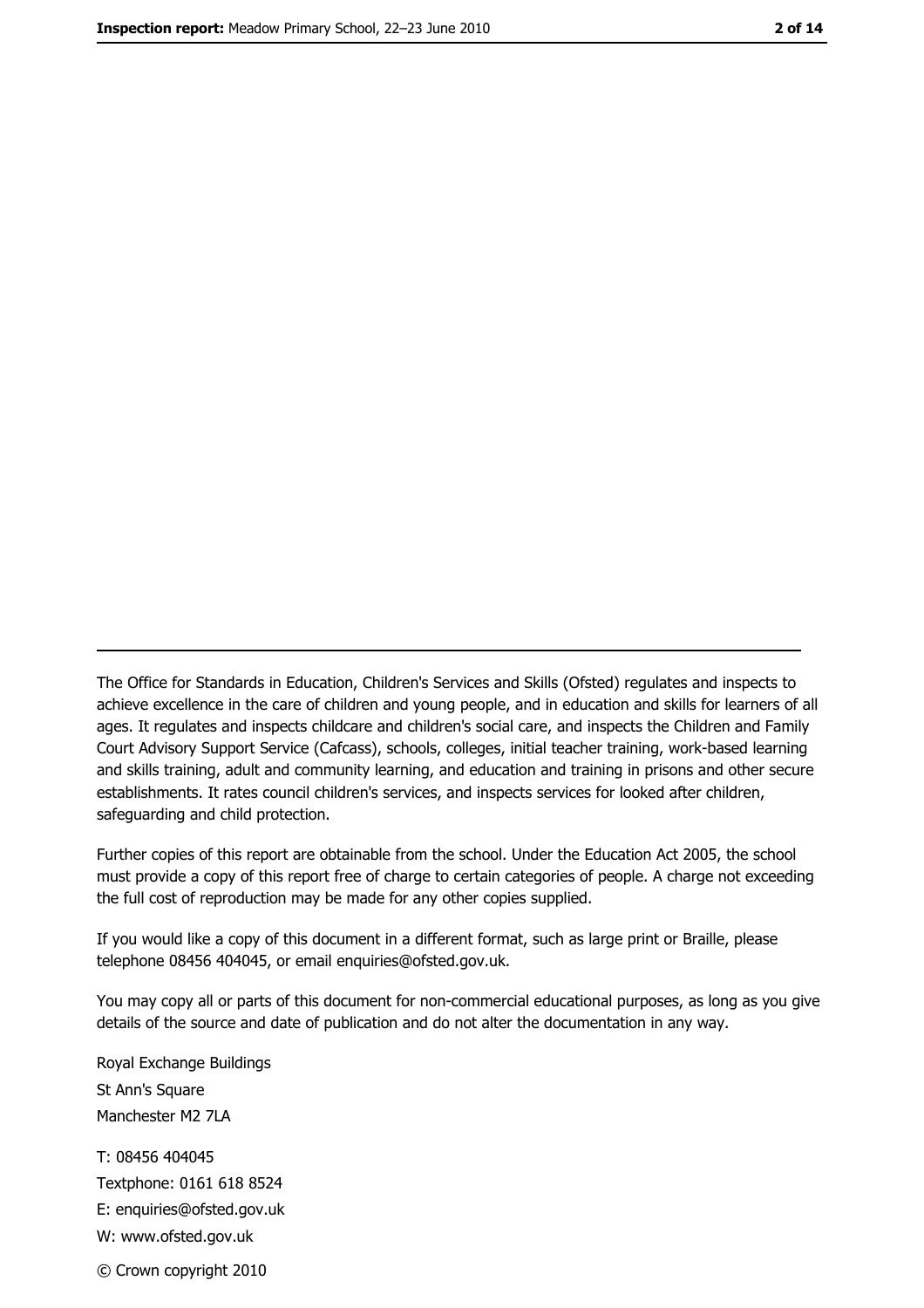# **Introduction**

This inspection was carried out by four additional inspectors. The inspectors observed 28 lessons taught by 20 different teachers and talked to governors, staff and pupils. They observed the school's work, and looked in particular at its self-evaluation and plans for improvement, the data collected on pupils' progress, safeguarding information and the minutes of governing body meetings. They considered the responses in 91 questionnaires that had been returned by parents and carers.

The inspection team reviewed many aspects of the school's work. It looked in detail at the following:

- the quality of learning and the progress made by all pupils, particularly in English  $\blacksquare$ and mathematics
- the quality of the teaching and the extent to which it challenges pupils to do their  $\blacksquare$ best
- the ambition and drive of leadership and management and their effectiveness in  $\blacksquare$ promoting school improvement the effectiveness of measures to deal with occasional instances of bullving.

## **Information about the school**

This school is considerably larger than average. A much lower than average proportion of pupils is known to be eligible for free school meals. Almost a third of pupils are from a range of minority ethnic backgrounds, mainly White European. Few pupils speak first languages other than English, and none is at an early stage of learning English. A lower than average proportion of pupils has special educational needs and/or disabilities. The school opened in September 2008 following the amalgamation of an infant and a junior school. It has not been previously inspected.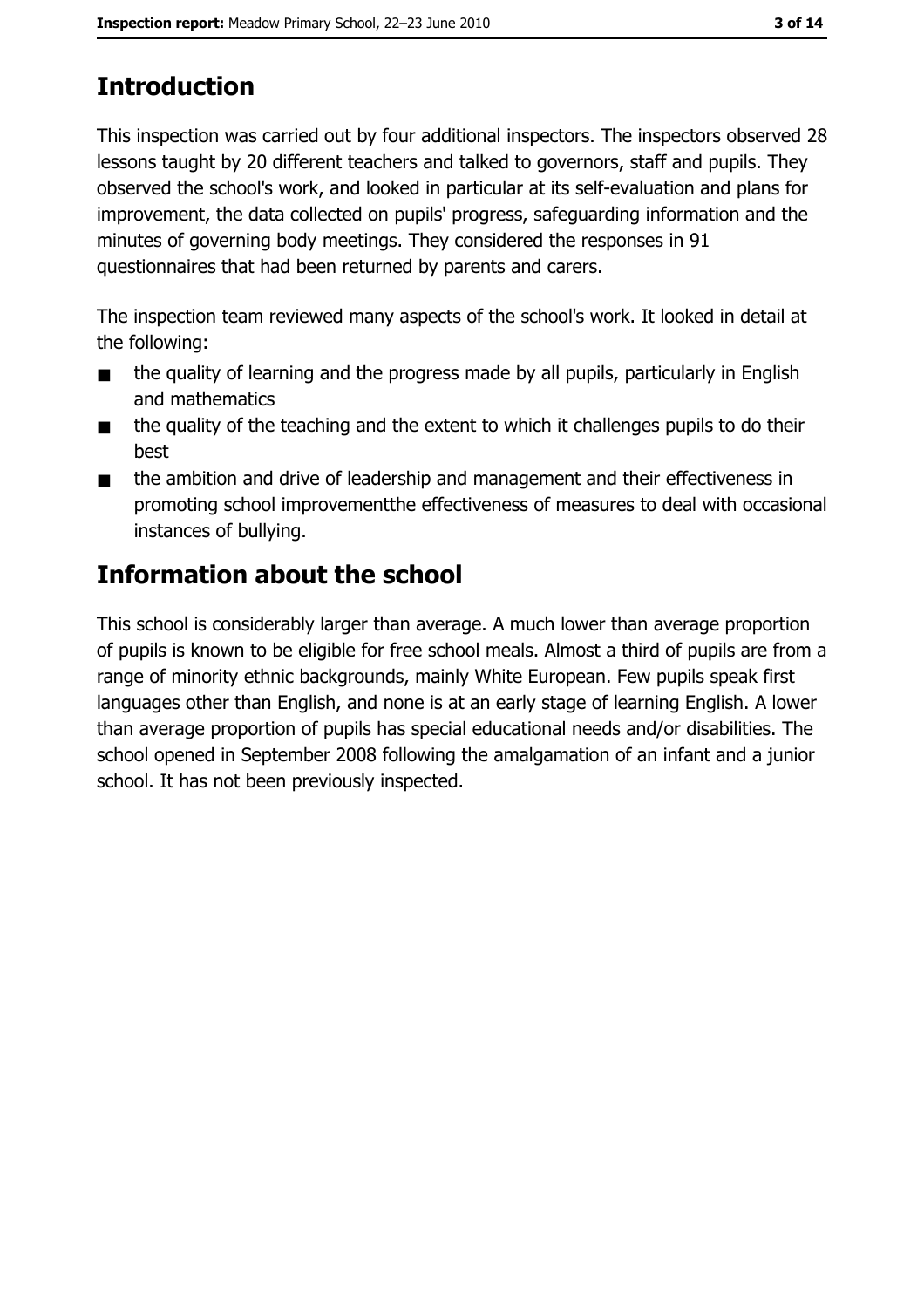# **Inspection judgements**

## Overall effectiveness: how good is the school?

#### The school's capacity for sustained improvement

## **Main findings**

- The school provides a satisfactory quality of education for its pupils. It is welcoming  $\blacksquare$ and inclusive, and pupils report that they find it easy to make friends. They show their enjoyment of school through their above average attendance. One parent commented, 'Everyone here feels part of a community, even though the school is so large.'
- Children make satisfactory progress in the Reception year and continue to make  $\blacksquare$ satisfactory progress in Years 1 to 6. Their attainment in English and mathematics is average.
- Pupils have a good understanding of what constitutes a healthy life, and show that  $\blacksquare$ they understand the importance of keeping safe.
- Vulnerable children are looked after well, and pupils with special educational needs  $\blacksquare$ and/or disabilities are given good support which enables them to make progress in line with others. The occasional instances of bullying are not always dealt with effectively by the school
- $\blacksquare$ Leaders and managers track pupils' progress accurately, ensuring that no group is overlooked, and that work is adequately matched to pupils' needs.
- Overall, teaching is satisfactory. Examples of good teaching were seen during the  $\blacksquare$ inspection, and pupils' enjoyment was greatest when they were actively involved in their learning. In some lessons the level of challenge is too low and the pace of learning is too relaxed. Marking does not always show pupils clearly enough what they need to do to improve.
- The management of teaching and learning sometimes lacks rigour and is not always  $\blacksquare$ focused sufficiently on the quality of pupils' learning.
- Leaders, managers and governors have a broadly accurate understanding of the  $\blacksquare$ areas where the school needs to develop. They have improved the school in a number of ways. For example, they have managed the reorganisation of two schools into one effectively. The new tracking systems for the whole school are beginning to raise attainment, particularly for pupils in Years 3 and 4. These factors show that the school has a satisfactory capacity for sustained improvement.

## What does the school need to do to improve further?

- Implement an improved and more rigorous programme of classroom monitoring  $\blacksquare$ with a sharper focus on how well pupils are learning.
- Improve the quality of pupils' learning in order to raise attainment in English and  $\blacksquare$ mathematics by:

| 3 |  |
|---|--|
| 3 |  |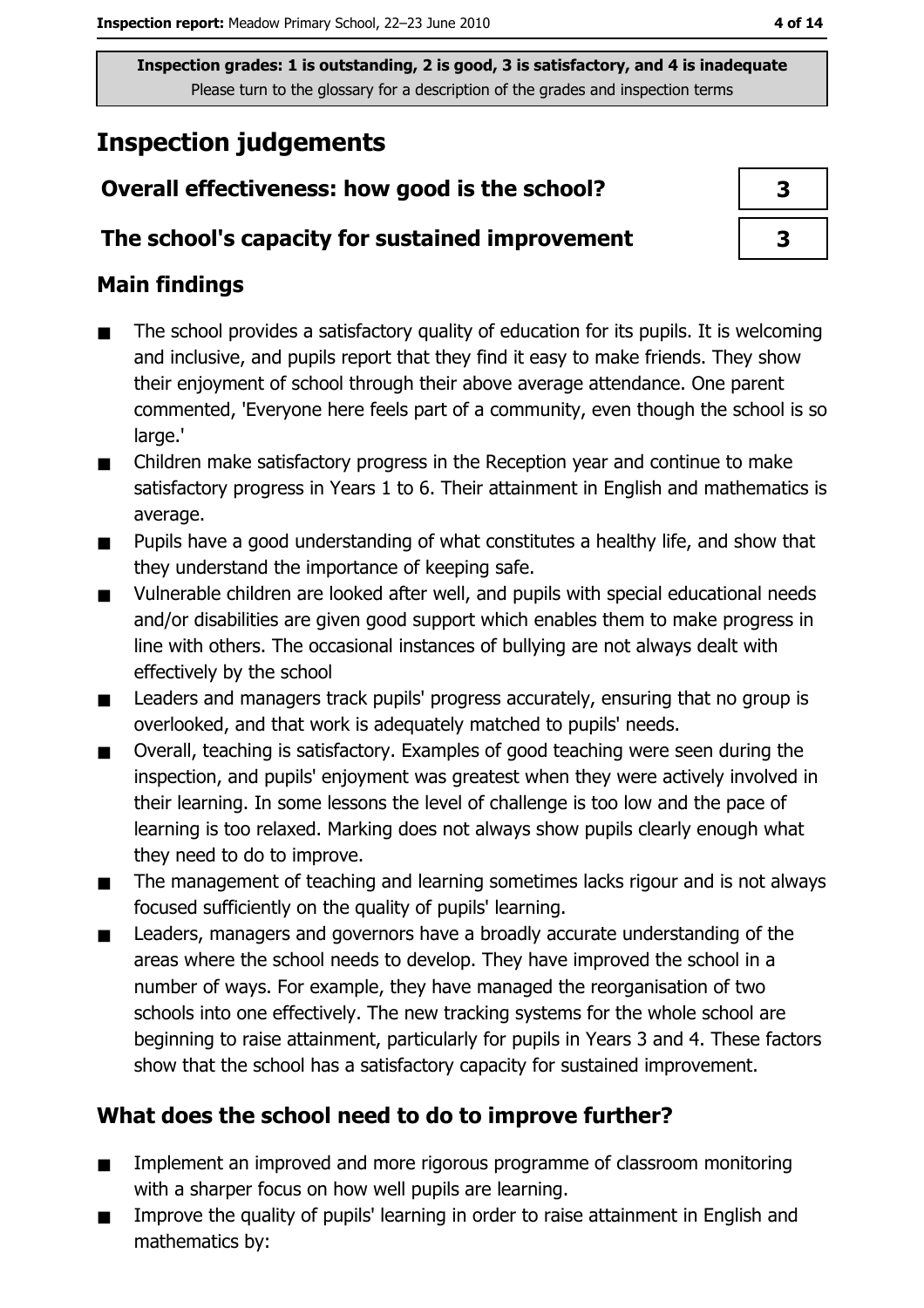- raising the level of challenge for all pupils
- improving the pace of learning in lessons, with more opportunities for pupils to take responsibility for their own learning
- the consistency and quality of marking to ensure that all pupils understand how well they are doing and what they need to do to improve.

#### **Outcomes for individuals and groups of pupils**

Pupils' enjoyment of school and their overall achievement are satisfactory. In 2009, the only year for which there is official data, the attainment of pupils in Year 6 was close to the national average in English and mathematics. Information provided by the school suggests that attainment of pupils currently in Year 6 is similar. From their starting points, this represents satisfactory progress. All groups, including those with special educational needs and/or disabilities, make similar progress, because teachers and teaching assistants provide effective support for any pupil in danger of falling behind. In lessons, pupils make satisfactory progress overall. In some lessons seen, pupils made faster progress, especially when the level of challenge was stimulating and more was expected of them. For example, in one energetic Year 5 mathematics lesson, pupils were put in teams and challenged to complete a demanding number square, using addition, subtraction, multiplication and division to calculate how to get from 28 to 545 in nine steps. Pupils responded to the fast pace and the element of competition with enthusiasm and excitement.

Pupils are friendly, confident and polite to visitors. They understand the importance of exercise and diet, and are aware that nuts cause allergies and should not be brought to school. They feel safe in school and report that they know the teachers will support them if they have any concerns. Behaviour is satisfactory overall, reflecting their satisfactory spiritual, moral, social and cultural development. Pupils generally behave well in lessons. One pupil said of her classmates, 'Most are kind and do what they're supposed to.' However, they report that a few children, mainly boys, can be unkind to one another and, on rare occasions, hurt one another. The sound grounding pupils acquire in the basic skills prepares them adequately for the next stage of schooling.

#### These are the grades for pupils' outcomes

3

The grades for attainment and attendance are: 1 is high; 2 is above average; 3 is broadly average; and 4 is low.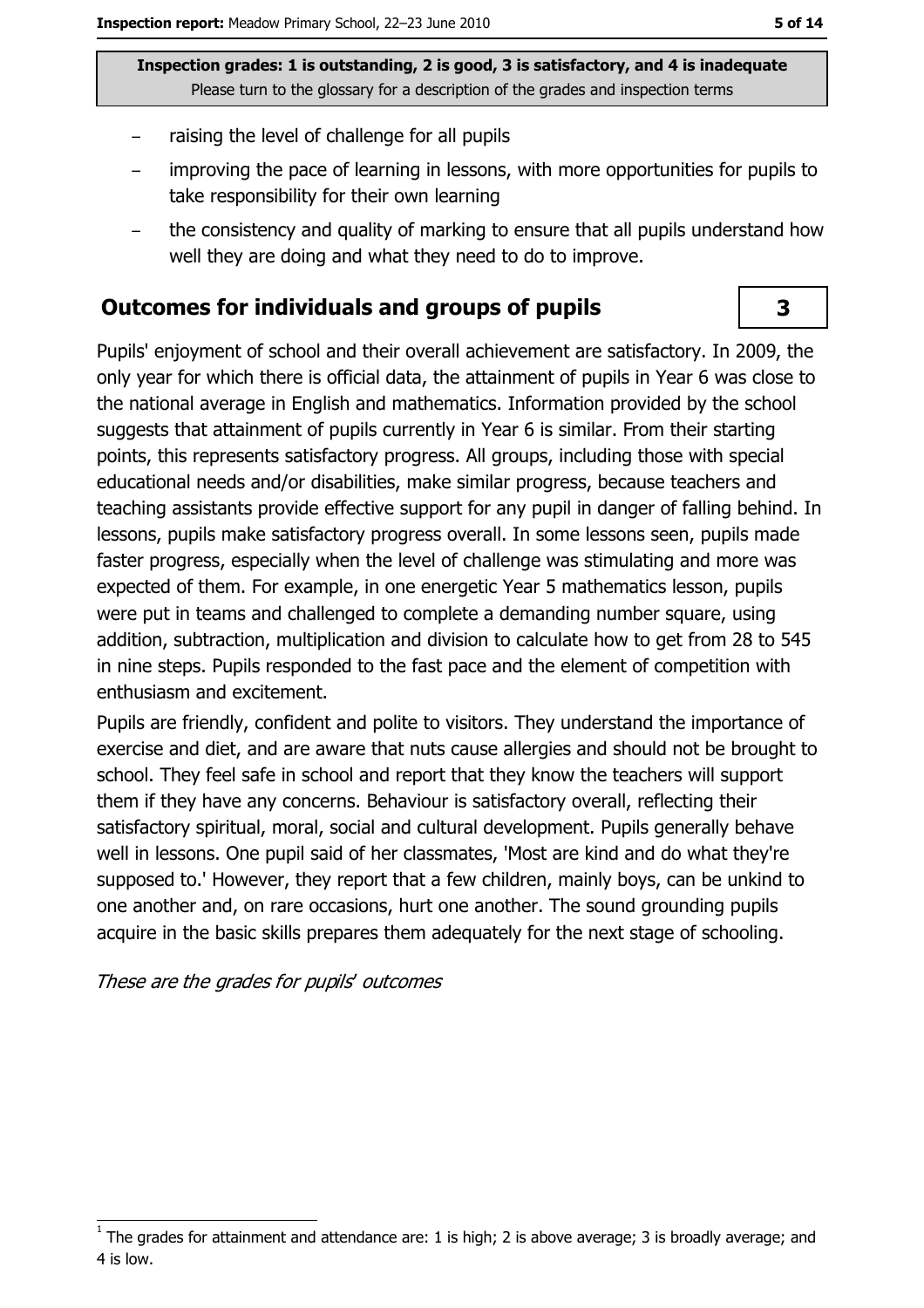| Pupils' achievement and the extent to which they enjoy their learning                                                     |   |  |
|---------------------------------------------------------------------------------------------------------------------------|---|--|
| Taking into account:<br>Pupils' attainment <sup>1</sup>                                                                   | 3 |  |
| The quality of pupils' learning and their progress                                                                        | 3 |  |
| The quality of learning for pupils with special educational needs and/or<br>disabilities and their progress               | 3 |  |
| The extent to which pupils feel safe                                                                                      | 2 |  |
| <b>Pupils' behaviour</b>                                                                                                  | 3 |  |
| The extent to which pupils adopt healthy lifestyles                                                                       | 2 |  |
| The extent to which pupils contribute to the school and wider community                                                   | 3 |  |
| The extent to which pupils develop workplace and other skills that will<br>contribute to their future economic well-being | 3 |  |
| Taking into account:<br>Pupils' attendance <sup>1</sup>                                                                   | 2 |  |
| The extent of pupils' spiritual, moral, social and cultural development                                                   |   |  |

#### How effective is the provision?

Teachers manage pupils' behaviour well in lessons, using a variety of rewards to ensure that they pay close attention. There are warm relationships in the classroom and the pupils are fond of their teachers. One commented, 'If we get fidgety the teachers say, "Let us play a game," and then we carry on.' Teachers plan lessons well so that pupils know from the start of the lesson what they are going to learn and at the end have the opportunity to reflect on what they have learnt. In the best lessons, teachers use questioning skilfully to stimulate pupils to think for themselves. For example, pupils enjoyed using the challenging questions provided by the teacher to investigate for themselves the special qualities of Roy Lichtenstein's paintings.

When pupils have the opportunity to take control of their own learning, they become engrossed in the task and think and work at a higher level. For example, in one Year 5 English lesson, pupils listened intently to recordings of poems they had written, and evaluated their own and their classmates' work with maturity. However, teachers occasionally dominate the lessons, and this limits pupils' opportunities to think for themselves and forge ahead at a faster pace. In some lessons, too little is expected of the pupils and in these cases they make less progress. Most teachers mark pupils' work supportively, offering generous praise for good work. Some, however, do not always correct pupils' basic errors or provide sufficient guidance on the next steps. As a result, pupils are not always clear about how well they are doing and what they need to do to improve their work. Teaching assistants give good support to pupils with additional needs.

The curriculum has a sound focus on the basic skills, but does not always provide pupils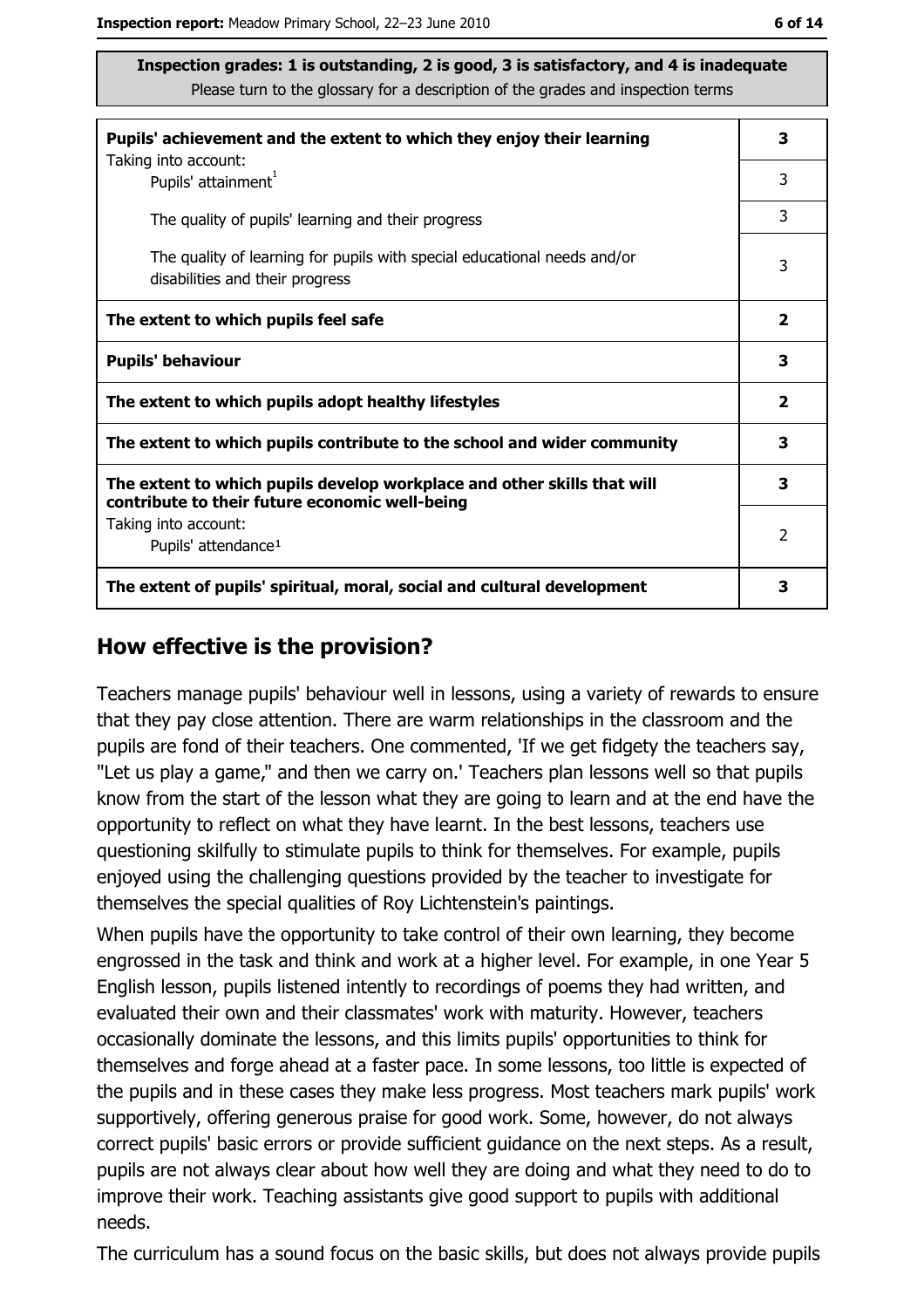with sufficiently challenging tasks to enable them to do as well as possible. However, activities to enrich the basic curriculum are exciting and wide-ranging. The variety of clubs, trips and visits to places of interest are appreciated by the pupils and are important in raising their aspirations. For example, more able pupils value their visits to local secondary schools to attend extra sessions in mathematics and science.

The care and support given to pupils are sound, and there are particular strengths in the care of vulnerable children and those with special educational needs and/or disabilities. One parent commented, 'The adults have given a lot of support to my son and myself in helping him to progress, as he finds reading and other subjects a little hard at times." The school works in appropriate partnership with external agencies to support pupils with a range of needs. However, systems for investigating the occasional incidents of bullying are not always sufficiently robust. Records of the school's actions are not kept sufficiently meticulously, and action is not always taken vigorously enough to allay the anxieties of parents and carers.

These are the grades for the quality of provision

| The quality of teaching                                                                                    | 3 |  |
|------------------------------------------------------------------------------------------------------------|---|--|
| Taking into account:<br>The use of assessment to support learning                                          |   |  |
| The extent to which the curriculum meets pupils' needs, including, where<br>relevant, through partnerships |   |  |
| The effectiveness of care, guidance and support                                                            |   |  |

#### How effective are leadership and management?

The headteacher, ably assisted by her deputy, has made a determined start in forging one school from the two which formerly occupied the site. The effectiveness of leaders and managers' ambition and drive for improvement is sound. Governors are fully involved in the life of the school, and pupils are keen to work hard to receive the Governors' Awards. However, governors do not always sufficiently hold the school to account, particularly in relation to pupils' attainment and progress. Leaders and governors ensure that safeguarding procedures are effective, and that pupils have a good understanding of how to keep themselves safe. They promote equality of opportunity and tackle discrimination adequately, ensuring that all pupils, whatever their background or needs, make satisfactory progress overall.

The classroom observations made by leaders and managers adequately identify the aspects of teaching which are satisfactory and those which are good. However, observations are not always sharply enough focused on how pupils learn, and are sometimes too tolerant of teaching which is merely adequate rather than stimulating. The school promotes community cohesion satisfactorily. Pupils have a good understanding of their own community. Leaders and managers recognise that pupils do not always have sufficient opportunities to learn about other people's faiths and ways of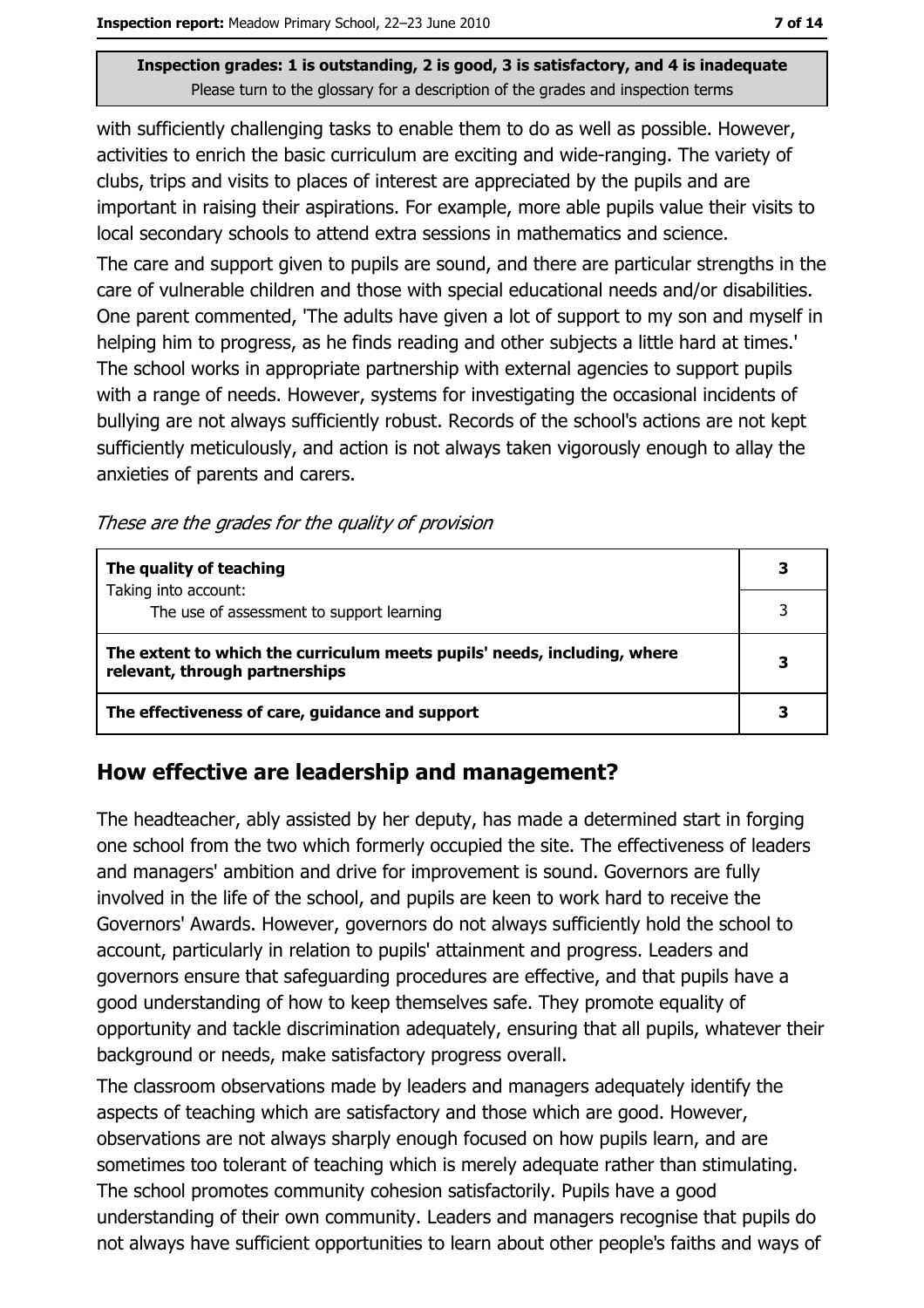life, and plans are in hand to address this.

These are the grades for leadership and management

| The effectiveness of leadership and management in embedding ambition and<br>driving improvement                                                                     | 3                       |
|---------------------------------------------------------------------------------------------------------------------------------------------------------------------|-------------------------|
| Taking into account:<br>The leadership and management of teaching and learning                                                                                      | 3                       |
| The effectiveness of the governing body in challenging and supporting the<br>school so that weaknesses are tackled decisively and statutory responsibilities<br>met | 3                       |
| The effectiveness of the school's engagement with parents and carers                                                                                                | 3                       |
| The effectiveness of partnerships in promoting learning and well-being                                                                                              | 3                       |
| The effectiveness with which the school promotes equality of opportunity and<br>tackles discrimination                                                              | 3                       |
| The effectiveness of safeguarding procedures                                                                                                                        | $\overline{\mathbf{2}}$ |
| The effectiveness with which the school promotes community cohesion                                                                                                 | 3                       |
| The effectiveness with which the school deploys resources to achieve<br>value for money                                                                             | 3                       |

#### **Early Years Foundation Stage**

Children quickly settle into the Reception class because of good transition arrangements with a wide range of local nursery schools. One parent commented, 'My child settled quickly, has lots of friends and, in her own words, enjoys learning.' By and large, children arrive with language and number skills which are in line with those typically expected for their age and, by the end of Reception, most have made satisfactory progress. The children are happy and confident and usually get on well with one another. They feel safe and well cared for. In the best activities, adults develop children's interest through questioning to promote higher-level thinking. There is a good focus on promoting children's literacy and numeracy. In one activity, for example, the teacher read aloud a story in verse, pausing occasionally to encourage the children to notice which words began with the same sound and which words rhymed. Occasionally, however, adults keep the children on the carpet for too long and they then become a little fidgety.

The outdoor areas are safe and there are opportunities for children to explore all six areas of learning outdoors as well as indoors. The school recognises that the outdoor areas are currently too small and plans are in hand for a rebuild and refurbishment of the outside areas. Leaders and managers of the Early Years Foundation Stage plan the curriculum and manage the provision satisfactorily. At the end of the Reception year, effective transition arrangements enable children to move confidently into Year 1.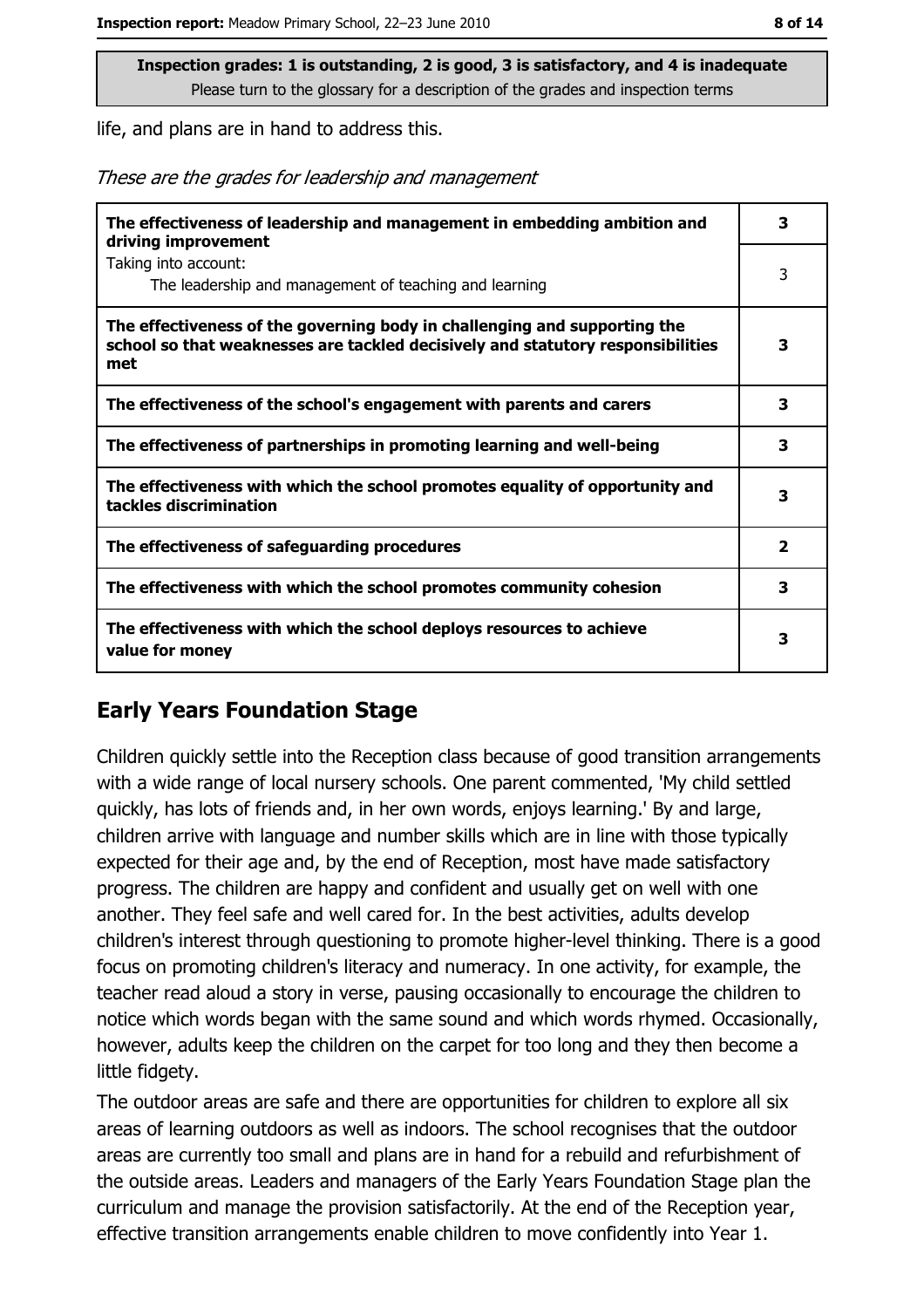| These are the grades for the Early Years Foundation Stage |  |  |
|-----------------------------------------------------------|--|--|
|-----------------------------------------------------------|--|--|

| <b>Overall effectiveness of the Early Years Foundation Stage</b>                             | 3 |
|----------------------------------------------------------------------------------------------|---|
| Taking into account:<br>Outcomes for children in the Early Years Foundation Stage            |   |
| The quality of provision in the Early Years Foundation Stage                                 |   |
| The effectiveness of leadership and management of the Early Years<br><b>Foundation Stage</b> | 3 |

#### **Views of parents and carers**

The response rate for parental questionnaires was lower than is typical for primary schools. All parents and carers responding agreed that the school keeps their children safe. Most agreed that their children enjoy school and that it helps them to lead a healthy life. Inspectors agree with these views. A few parents and carers did not agree that the school deals effectively with bad behaviour. Inspectors agree that this is true of a small number of cases, but that overall, pupils' behaviour is satisfactory. A few felt that the school does not take sufficient account of their views. Inspectors found, however, that the school's communication with parents and carers is sound and that most are kept suitably informed. Overall, most parents and carers are happy with their children's experience at the school. One commented, 'My child is happy and confident at Meadow Primary. He even looks forward to going back after the holidays!'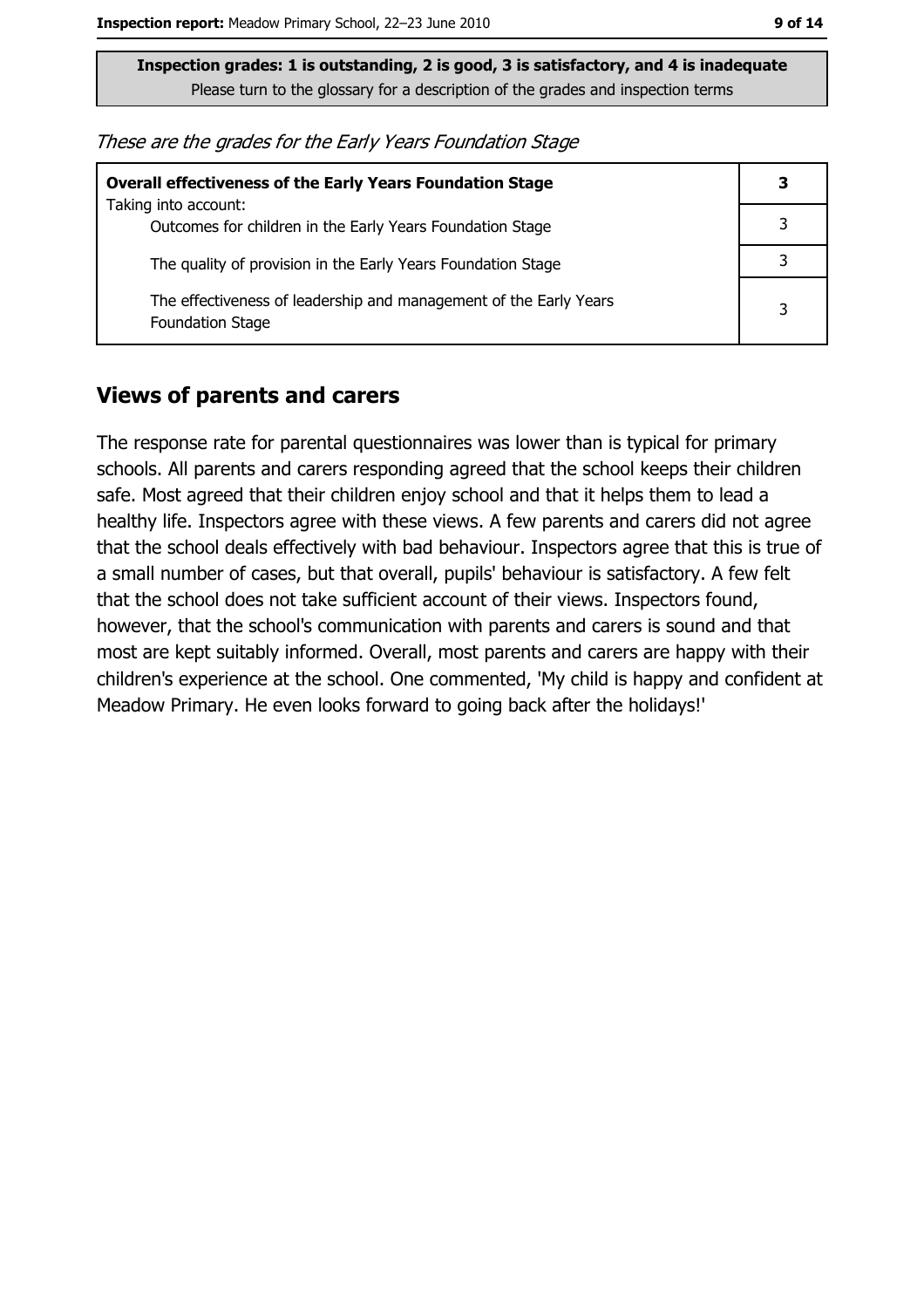#### Responses from parents and carers to Ofsted's questionnaire

Ofsted invited all the registered parents and carers of pupils registered at Meadow Primary School to complete a questionnaire about their views of the school. In the questionnaire, parents and carers were asked to record how strongly they agreed with 13 statements about the school.

The inspection team received 91 completed questionnaires by the end of the on-site inspection. In total, there are 585 pupils registered at the school.

| <b>Statements</b>                                                                                                                                                                                                                                       | <b>Agree</b> | <b>Strongly</b> | <b>Agree</b> |               |                |                | <b>Disagree</b> |                | <b>Strongly</b><br>disagree |  |
|---------------------------------------------------------------------------------------------------------------------------------------------------------------------------------------------------------------------------------------------------------|--------------|-----------------|--------------|---------------|----------------|----------------|-----------------|----------------|-----------------------------|--|
|                                                                                                                                                                                                                                                         | <b>Total</b> | $\frac{0}{0}$   | <b>Total</b> | $\frac{0}{0}$ | <b>Total</b>   | $\frac{0}{0}$  | <b>Total</b>    | $\frac{0}{0}$  |                             |  |
| My child enjoys school                                                                                                                                                                                                                                  | 63           | 69              | 27           | 30            | 1              | $\mathbf{1}$   | $\mathbf{0}$    | 0              |                             |  |
| The school keeps my child<br>safe                                                                                                                                                                                                                       | 65           | 71              | 26           | 29            | $\mathbf 0$    | 0              | 0               | $\mathbf 0$    |                             |  |
| The school informs me<br>about my child's progress                                                                                                                                                                                                      | 38           | 42              | 45           | 49            | $\overline{7}$ | 8              | 0               | 0              |                             |  |
| My child is making enough<br>progress at this school                                                                                                                                                                                                    | 37           | 41              | 43           | 47            | 8              | 9              | 3               | 3              |                             |  |
| The teaching is good at this<br>school                                                                                                                                                                                                                  | 47           | 52              | 39           | 43            | $\overline{2}$ | $\overline{2}$ | 1               | $\mathbf{1}$   |                             |  |
| The school helps me to<br>support my child's learning                                                                                                                                                                                                   | 38           | 42              | 45           | 49            | 4              | 4              | 1               | $\mathbf{1}$   |                             |  |
| The school helps my child to<br>have a healthy lifestyle                                                                                                                                                                                                | 41           | 45              | 47           | 52            | 3              | 3              | 0               | $\mathbf 0$    |                             |  |
| The school makes sure that<br>my child is well prepared for<br>the future (for example<br>changing year group,<br>changing school, and for<br>children who are finishing<br>school, entering further or<br>higher education, or<br>entering employment) | 39           | 43              | 40           | 44            | 6              | 7              | $\mathbf 0$     | $\mathbf 0$    |                             |  |
| The school meets my child's<br>particular needs                                                                                                                                                                                                         | 38           | 42              | 43           | 47            | 8              | 9              | 1               | $\mathbf{1}$   |                             |  |
| The school deals effectively<br>with unacceptable behaviour                                                                                                                                                                                             | 32           | 35              | 43           | 47            | 9              | 10             | 2               | $\overline{2}$ |                             |  |
| The school takes account of<br>my suggestions and<br>concerns                                                                                                                                                                                           | 41           | 45              | 38           | 42            | 9              | 10             | $\overline{2}$  | $\overline{2}$ |                             |  |
| The school is led and<br>managed effectively                                                                                                                                                                                                            | 48           | 53              | 34           | 37            | $\overline{7}$ | 8              | $\mathbf 0$     | 0              |                             |  |
| Overall, I am happy with my<br>child's experience at this<br>school                                                                                                                                                                                     | 87           | 63              | 27           | 30            | 5              | 5              | $\mathbf{1}$    | $\mathbf{1}$   |                             |  |

The table above summarises the responses that parents and carers made to each statement. The percentages indicate the proportion of parents and carers giving that response out of the total number of completed questionnaires. Where one or more parents and carers chose not to answer a particular question, the percentages will not add up to 100%.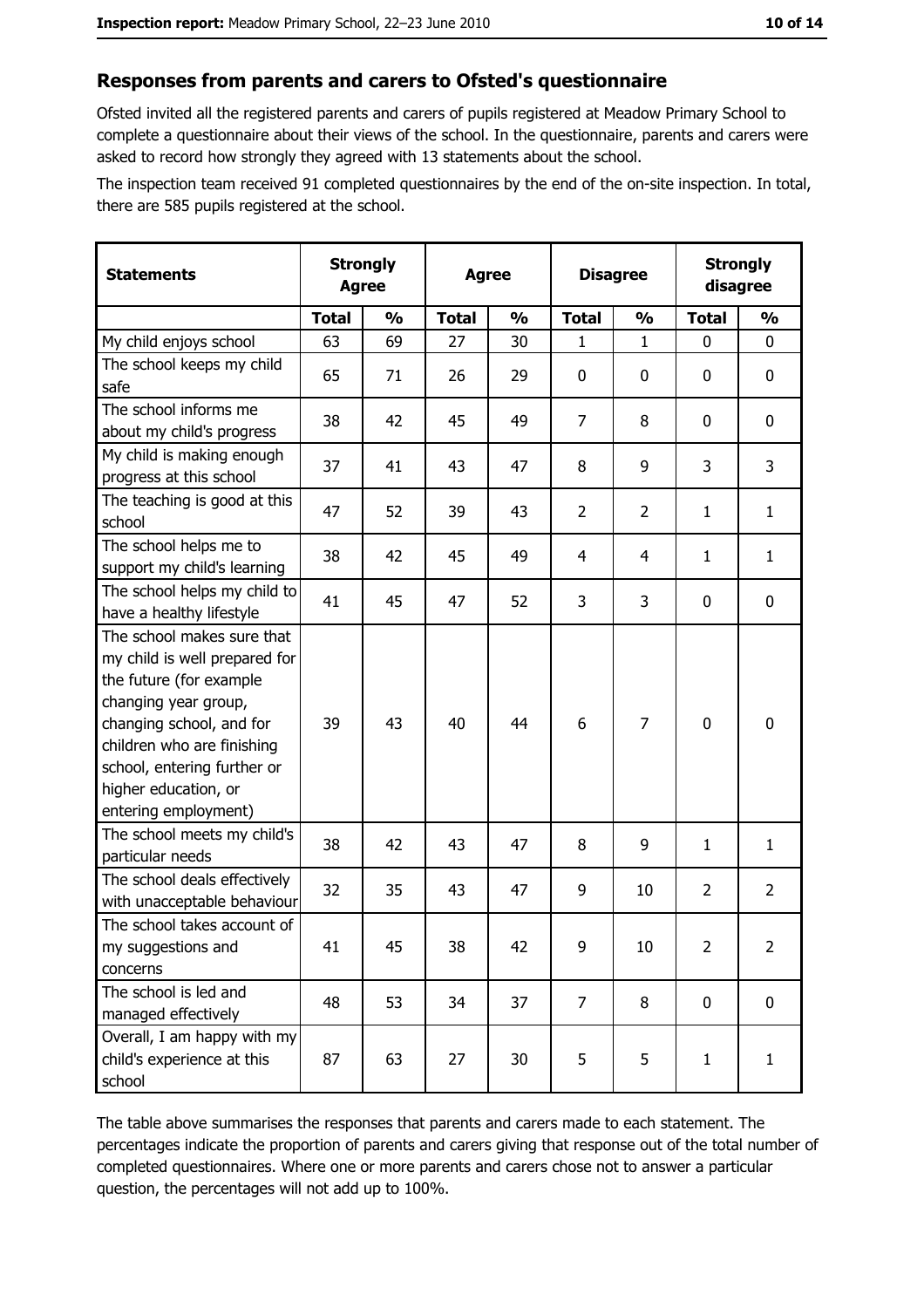## Glossary

| Grade   | <b>Judgement</b> | <b>Description</b>                                                                                                                                                                                                               |
|---------|------------------|----------------------------------------------------------------------------------------------------------------------------------------------------------------------------------------------------------------------------------|
| Grade 1 | Outstanding      | These features are highly effective. An oustanding<br>school provides exceptionally well for its pupils' needs.                                                                                                                  |
| Grade 2 | Good             | These are very positive features of a school. A school<br>that is good is serving its pupils well.                                                                                                                               |
| Grade 3 | Satisfactory     | These features are of reasonable quality. A satisfactory<br>school is providing adequately for its pupils.                                                                                                                       |
| Grade 4 | Inadequate       | These features are not of an acceptable standard. An<br>inadequate school needs to make significant<br>improvement in order to meet the needs of its pupils.<br>Ofsted inspectors will make further visits until it<br>improves. |

## What inspection judgements mean

#### **Overall effectiveness of schools**

|                       | Overall effectiveness judgement (percentage of<br>schools) |      |                     |                   |
|-----------------------|------------------------------------------------------------|------|---------------------|-------------------|
| <b>Type of school</b> | <b>Outstanding</b>                                         | Good | <b>Satisfactory</b> | <b>Inadequate</b> |
| Nursery schools       | 51                                                         | 45   | 0                   | 4                 |
| Primary schools       | 6                                                          | 41   | 42                  | 10                |
| Secondary schools     | 8                                                          | 34   | 44                  | 14                |
| Sixth forms           | 10                                                         | 37   | 50                  | 3                 |
| Special schools       | 32                                                         | 38   | 25                  | 5                 |
| Pupil referral units  | 12                                                         | 43   | 31                  | 14                |
| All schools           | 9                                                          | 40   | 40                  | 10                |

New school inspection arrangements were introduced on 1 September 2009. This means that inspectors now make some additional judgements that were not made previously.

The data in the table above is for the period 1 September to 31 December 2009 and is the most recently published data available (see www.ofsted.gov.uk). Please note that the sample of schools inspected during the autumn term 2009 was not representative of all schools nationally, as weaker schools are inspected more frequently than good or outstanding schools.

Percentages are rounded and do not always add exactly to 100. Secondary school figures include those that have sixth forms, and sixth form figures include only the data specifically for sixth form inspection judgements.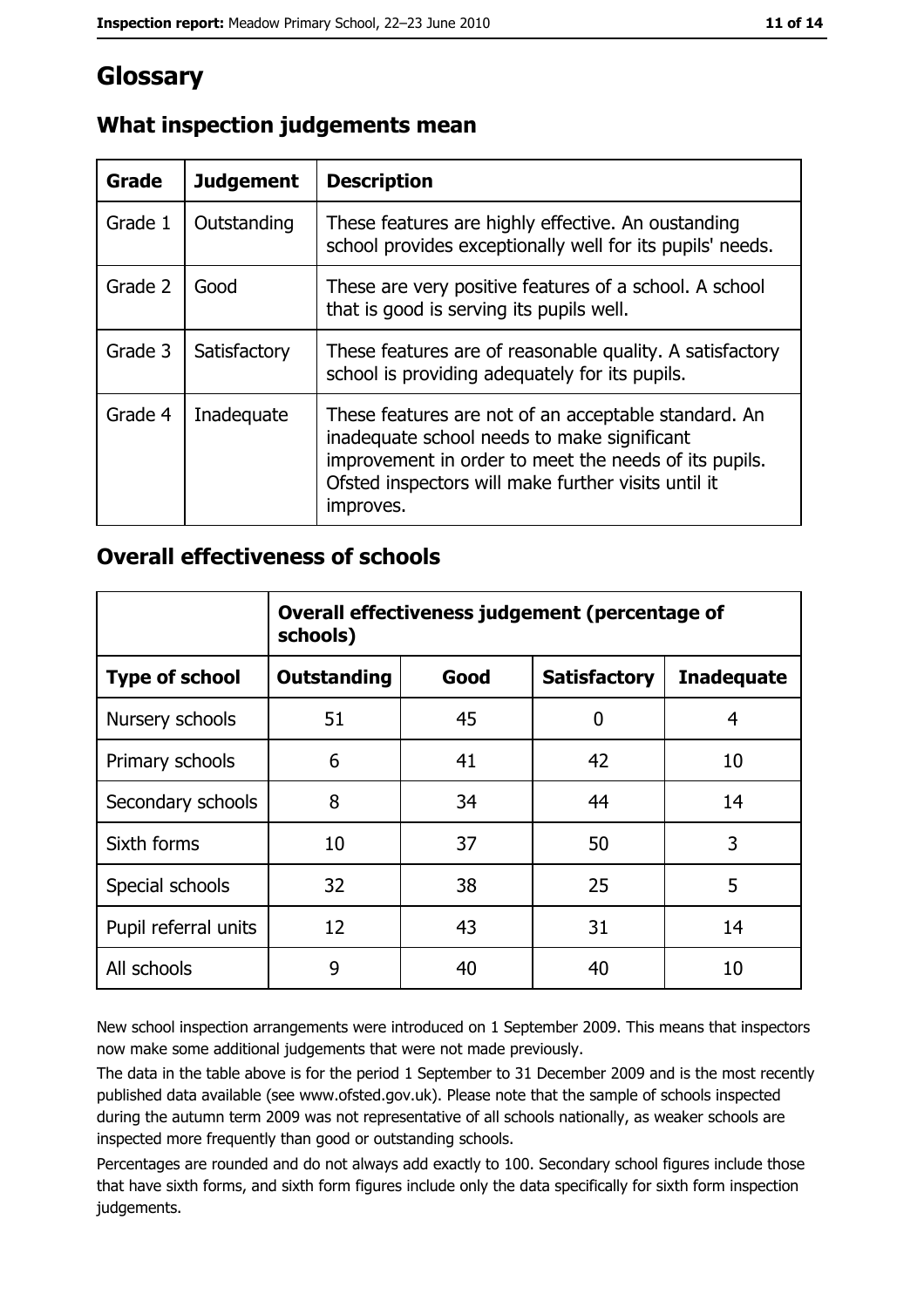# **Common terminology used by inspectors**

| Achievement:                  | the progress and success of a pupil in<br>their learning, development or training.                                                                                                                                                                                                                           |
|-------------------------------|--------------------------------------------------------------------------------------------------------------------------------------------------------------------------------------------------------------------------------------------------------------------------------------------------------------|
| Attainment:                   | the standard of the pupils' work shown by<br>test and examination results and in<br>lessons.                                                                                                                                                                                                                 |
| Capacity to improve:          | the proven ability of the school to<br>continue improving. Inspectors base this<br>judgement on what the school has<br>accomplished so far and on the quality of<br>its systems to maintain improvement.                                                                                                     |
| Leadership and management:    | the contribution of all the staff with<br>responsibilities, not just the headteacher,<br>to identifying priorities, directing and<br>motivating staff and running the school.                                                                                                                                |
| Learning:                     | how well pupils acquire knowledge,<br>develop their understanding, learn and<br>practise skills and are developing their<br>competence as learners.                                                                                                                                                          |
| <b>Overall effectiveness:</b> | inspectors form a judgement on a school's<br>overall effectiveness based on the findings<br>from their inspection of the school. The<br>following judgements, in particular,<br>influence what the overall effectiveness<br>judgement will be.                                                               |
|                               | The school's capacity for sustained<br>improvement.<br>Outcomes for individuals and groups<br>of pupils.<br>The quality of teaching.<br>The extent to which the curriculum<br>meets pupil's needs, including where<br>relevant, through partnerships.<br>The effectiveness of care, guidance<br>and support. |
| Progress:                     | the rate at which pupils are learning in<br>lessons and over longer periods of time. It<br>is often measured by comparing the<br>pupils' attainment at the end of a key<br>stage with their attainment when they<br>started.                                                                                 |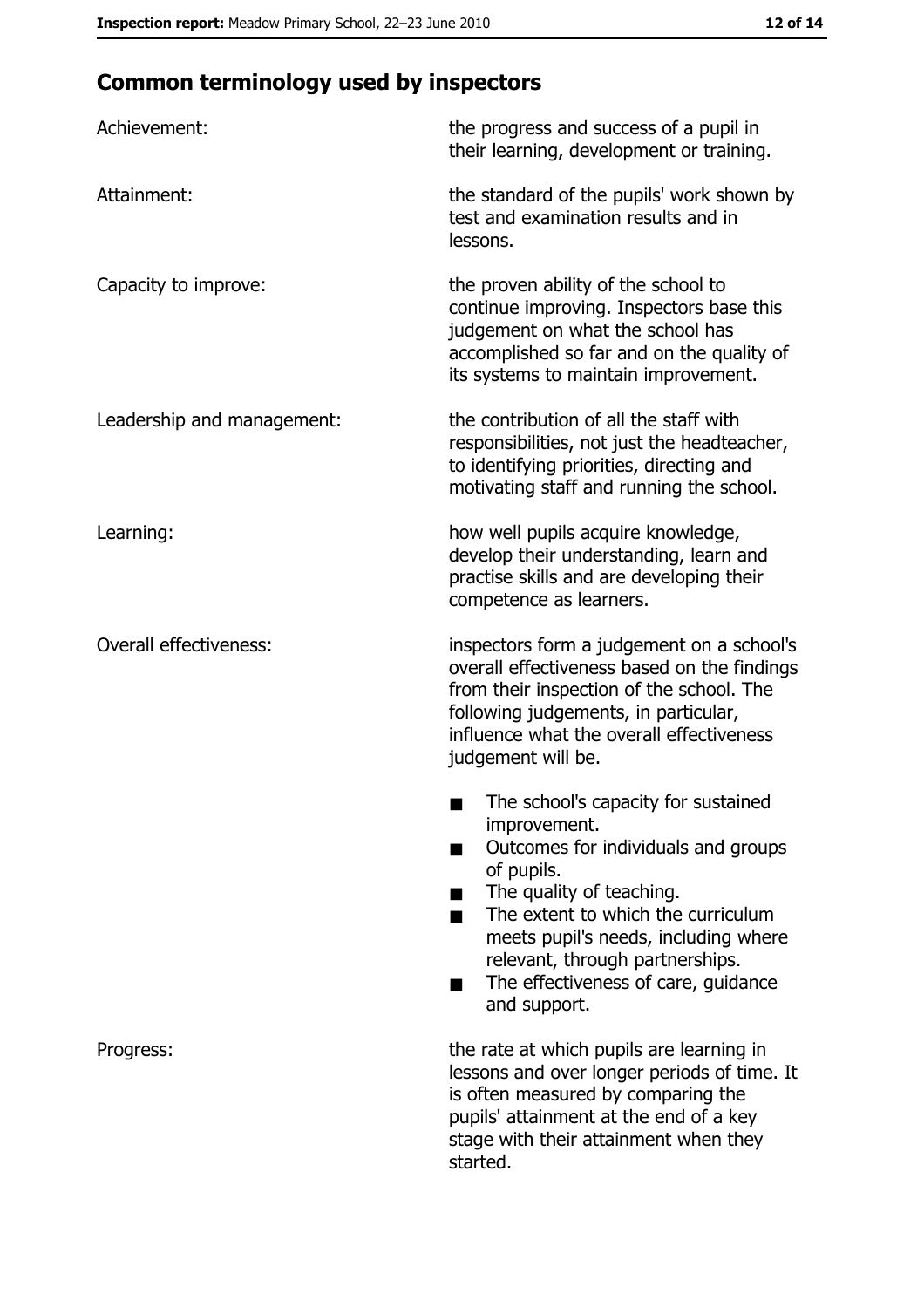This letter is provided for the school, parents and carers to share with their children. It describes Ofsted's main findings from the inspection of their school.



24 June 2010

**Dear Pupils** 

#### Inspection of Meadow Primary School, Epsom KT17 2LW

Do you remember when four visitors came to your school recently to watch you learn and play? Thank you for making us so welcome. This is what we found:

- Your school gives you a satisfactory quality of education, which means it does some  $\blacksquare$ things well but some things need to be improved.
- You make satisfactory progress and leave school with results which are very much  $\blacksquare$ like those of pupils in the country as a whole. We would like more of you to do even better in English and mathematics. We have therefore asked those in charge to make sure that you are always given tasks that help you to do your best and really make you think. One way they can do this is by giving you many more chances to take charge of your own learning and do even more for yourselves.
- Your school keeps you safe. You understand what it means to be healthy, and told  $\blacksquare$ us about the exciting activities you did in your Healthy Living week.
- You show how much you enjoy going to school by your regular attendance.
- Most of you behave well, especially during lessons. A few of you let your school  $\blacksquare$ down by being unkind to other children. We have asked those in charge to make sure that every instance of this is carefully followed up, to make sure that you all behave as well as the polite young people we spoke to in class and in the playaround.
- You love your clubs and trips and visits. We enjoyed hearing about your  $\blacksquare$ cheerleading club, which seems especially popular!
- We have asked those in charge to visit more lessons to make sure you are all given  $\blacksquare$ tasks which challenge you. We have also asked them to look at your exercise books to make sure that you receive plenty of good advice about how to improve.

You can play your part in helping your school become even better. Make sure you work hard. If any child is unkind to you, do tell an adult straightaway.

We wish you all the best for the future.

Yours sincerely

Natalia Power

Lead inspector